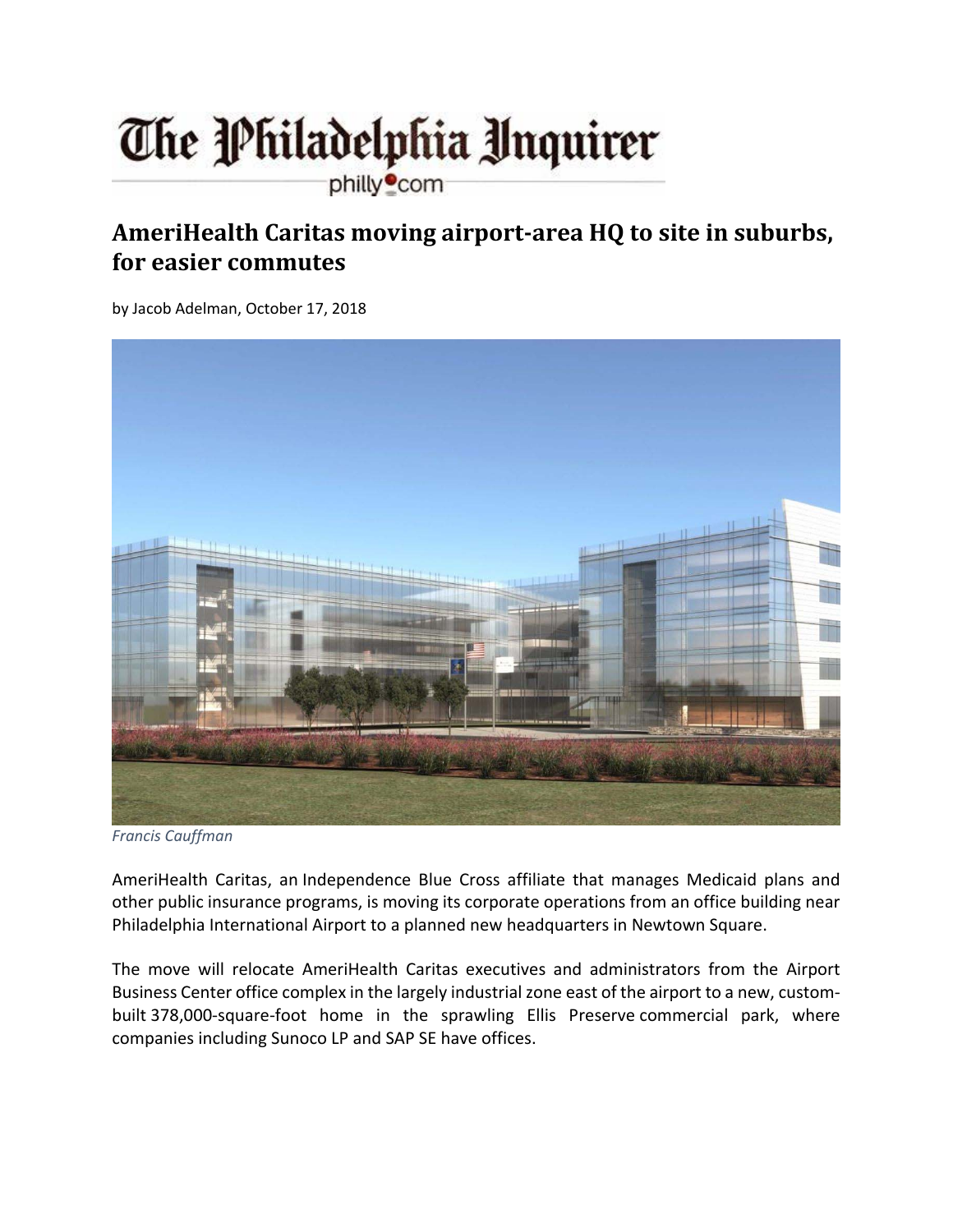The relocation is part of an office upgrade that also involves renovations at the existing Airport Business Center space, where customer‐service teams and other support workers will remain after its corporate‐level staff decamp for the northern Delaware County site.

The company's goal was to provide more rejuvenative environments for its employees, whose work with financially and physically distressed coverage recipients can be emotionally taxing, company spokeswoman Cora Klena said in an interview.

"We wanted to create a space where they felt they could replenish their reserves and face every day with a renewed optimism and vigor," she said.

Klena referred questions on the projects' costs to their developers — Equus Capital Partners Ltd. for Ellis Preserve and Keystone Property Group for the Airport Business Center — which did not respond to questions on the topic.

AmeriHealth Caritas said in a statement that the sites were chosen after independent studies included an analysis of employee home zip codes, to minimize commutes. Among those employees is chief executive Paul Tufano, whose Devon home is four miles away from the new Ellis Preserve site, according to Chester County records.

The company said in the statement that "no individual's residence played a role in the organization's decision to select these sites."

John Boyd, a Princeton, N.J.-based corporate-location adviser, said he sees the move to Newtown Square — nestled among some of the most prosperous communities in Philadelphia's western suburbs  $-$  as a counterpoint to the widely accepted premise that companies' top priority these days is to locate where they can find the highest concentration of young, educated workers, which is often in city centers.

"The dominance of the urban setting has to some degree been overplayed," Boyd said. "Just as it's critical to be proximate to your (hourly‐wage based) labor pool and your administrative support staff, it's just as important to have access to your top people."

AmeriHealth Caritas, which is owned by Independence Health Group in partnership with Blue Cross Blue Shield of Michigan, operates by contracting with states to manage benefits for recipients of Medicaid and other public health programs.

Its current headquarters is a 350,000‐square‐foot space accommodating about 1,500 workers at the Airport Business Center, a complex of office buildings just outside Philadelphia in Tinicum Township, Delaware County, that's owned by Conshohocken‐based Keystone. The company also leases 214,000 square feet occupied by another 1,100 to 1,200 employees at the nearby International Plaza building, the former officers of Scott Paper Co., which was acquired by the city of Philadelphia in 2015.